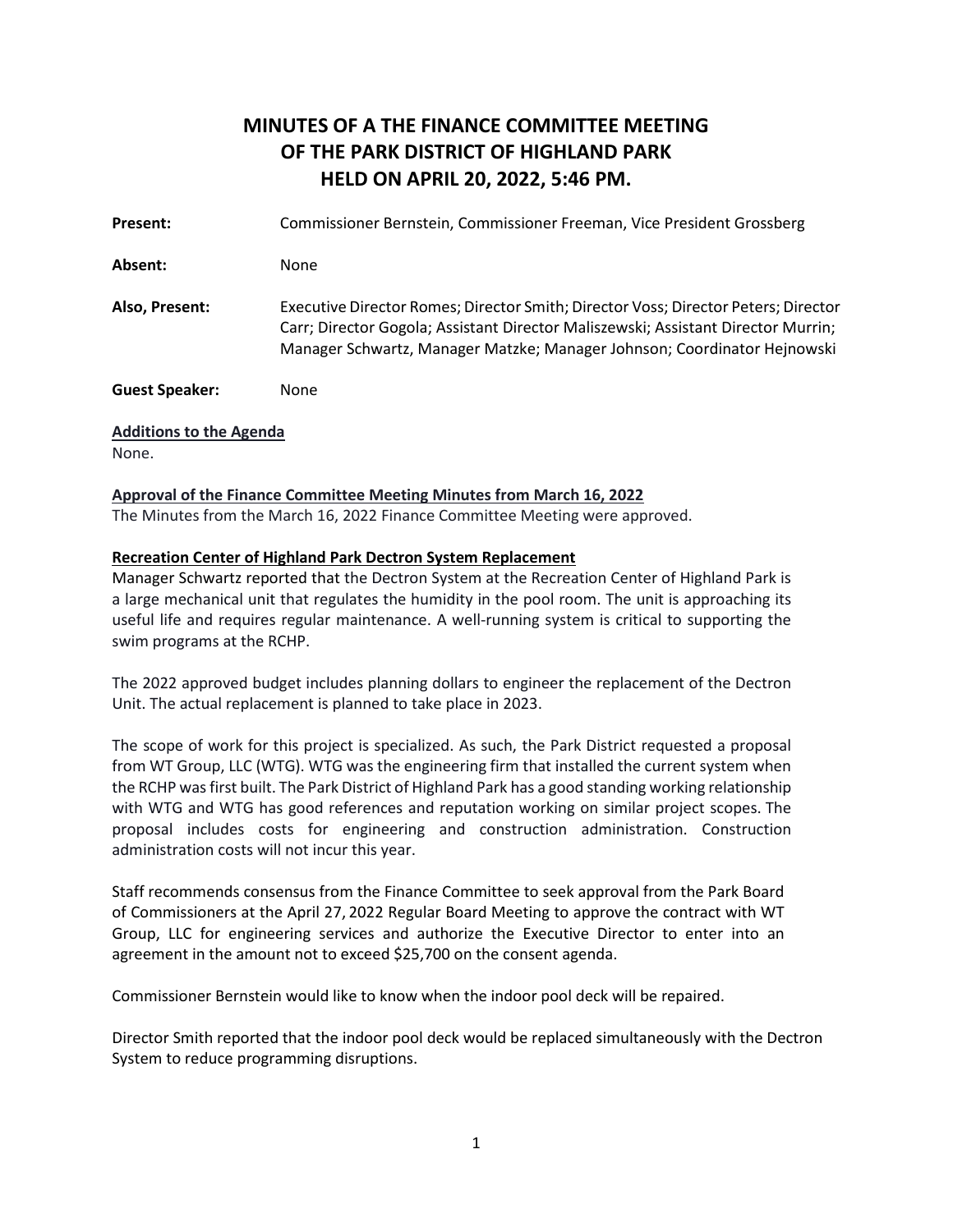Finance Committee Meeting Minutes April 20, 2022

Staff received consensus from the Finance Committee to place this item on the consent agenda at the April 27, 2022 Regular Board Meeting.

Commissioner Bernstein requested that Director Smith share an update with the Park Board of Commissioners as to how both projects will occur and the anticipated disruptions to the indoor pool.

### **April 2022 Bid and RFP Results**

# *A. 2022 Lakefront Security Services RFP*

Assistant Director Murrin reported that staff entered into a security services agreement with Advanced Security Solutions, Inc. in 2020 and 2021 to protect, police, and supervise the lakefronts since they were highly sought after, and park district policies were being violated by the public. As of 2022, Advanced Security Solutions, Inc. increased its service fees, so staff put out an RFP in hopes of securing a new company. Staff received two bids from Securatex, Ltd. and Gamma Team Security. Gamma Team Security failed to submit a complete proposal, so staff are recommending that the Park Board of Commissioners approve the Executive Director enter into an agreement with Securatex, Ltd. to provide security services at Rosewood Beach from 6:00 p.m. to midnight and at Park Avenue Beach and Boating facility from 6:00 p.m. to midnight. Services would be for 99 days during the summer season beginning May 27. Staff budgeted \$37,500 for security services. The proposal is \$39,096, so the proposal is over budget by \$1,596.

Vice President Grossberg requested a copy of the job description and asked if security personnel would be armed.

Assistant Director Murrin reported that neither the security/patrol personnel nor the park ambassadors would be armed.

Vice President Grossberg asked if there are any differences in the level of service when compared to last summer.

Assistant Director Murrin reported that Securatex, Ltd. uses technology to offer an enhanced tracking system so that when problems arise patrol officers can quickly find the location. Overall, she is pleased to report that Securatex, Ltd. has raving reviews, at Rockford Public School System, Oak Park/River Forest, Amita Health, and Brookfield Zoo.

Staff received consensus from the Finance Committee to place this item on the consent agenda for the April 27 Regular Board Meeting.

# *B. 2022 Park Avenue Dredging Project Bid*

Director Smith reported three bids were received on April 11. John Keno and Company was the low bid. The total budget approved was \$35,000. If 1,800 cubic yards are dredged the project will be over budget, however, staff anticipates John Keno and Company will only need to dredge 1,000 cubic yards as required in the past. If 1,000 cubic yards are dredged the project will be under budget.

Staff received consensus from the Finance Committee to place this item on the consent agenda for the April 27 Regular Board Meeting.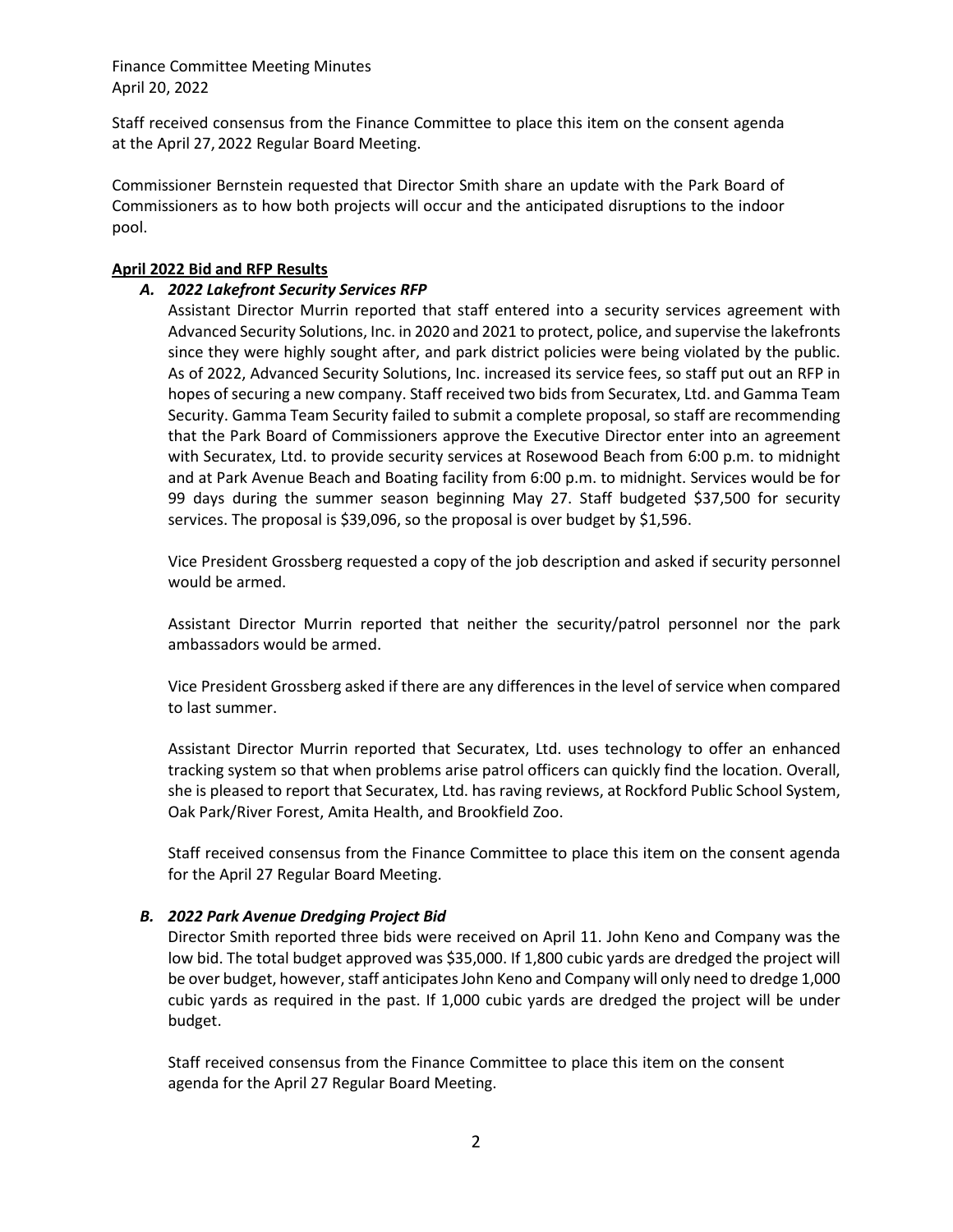Finance Committee Meeting Minutes April 20, 2022

# *C. 2022 Moraine Park Path Improvements Rebid*

On April 14, 2022, five (5) bids were received for the 2022 Moraine Path Improvement Project Rebid. The purpose of this project is to reopen the Moraine Park ravine path and permit lake access at this site. The path has been closed since spring 2019 due to failures of the path caused by record-setting, heavy rainfall. Work includes construction of a boardwalk along the path and stabilization work along the toe of the ravine slope. The low bid was from Integral Construction Inc. for \$553,200. There is \$485,000 in the capital budget for this project. Although this project is over budget, staff are requesting consensus from the Park Board of Commissioners to consider this item for approval at the April 27 Regular Board Meeting. If approved, construction would begin in June 2022 with an anticipated completion in September 2022.

Commissioner Bernstein requested that staff schedule a call with himself and President Ruttenberg to discuss an email sharing concern surrounding Integral Construction Inc and past violations.

Vice President Grossberg asked about the drainage aspect and how it impacts the structure of the bluff.

Director Smith reported that staff and Daniel Creany Company are looking to see what can be done to improve drainage. The idea is to reduce the amount of water that flows down the bluff. The challenge is the underground boring to put the pipe in.

# *D. 2022 Heller Nature Center Entrance Improvement Project Bid*

Director Smith reported that the main parking lot and concrete sidewalk has needed to be replaced for several years, so staff are proposing to replace the concrete walk and install a sidewalk curb.

Director Smith reported that staff received four bids. The low bid was from Hacienda Landscaping, Inc. The base bid is \$40,409, plus four alternates. Based on the budget, staff are not recommending the Park Board of Commissioners approve any of the alternates. Staff has \$30,000 in the budget. Although the base bid is \$10,409 over budget, staff are recommending that the Park Board of Commissioners consider this item for approval at the April 27 Regular Board Meeting.

Lastly, Director Smith reported that the parking lot will need to be repaved next year, which is a separate project.

Commissioner Freeman supports staff's recommendation.

Commissioner Bernstein would like staff to examine the drainage issues to ensure that those are addressed with this project. He supports repaving the asphalt in 2023.

Staff received consensus from the Finance Committee to place this item on the consent agenda for the April 27 Regular Board Meeting.

#### **Other Business**

None.